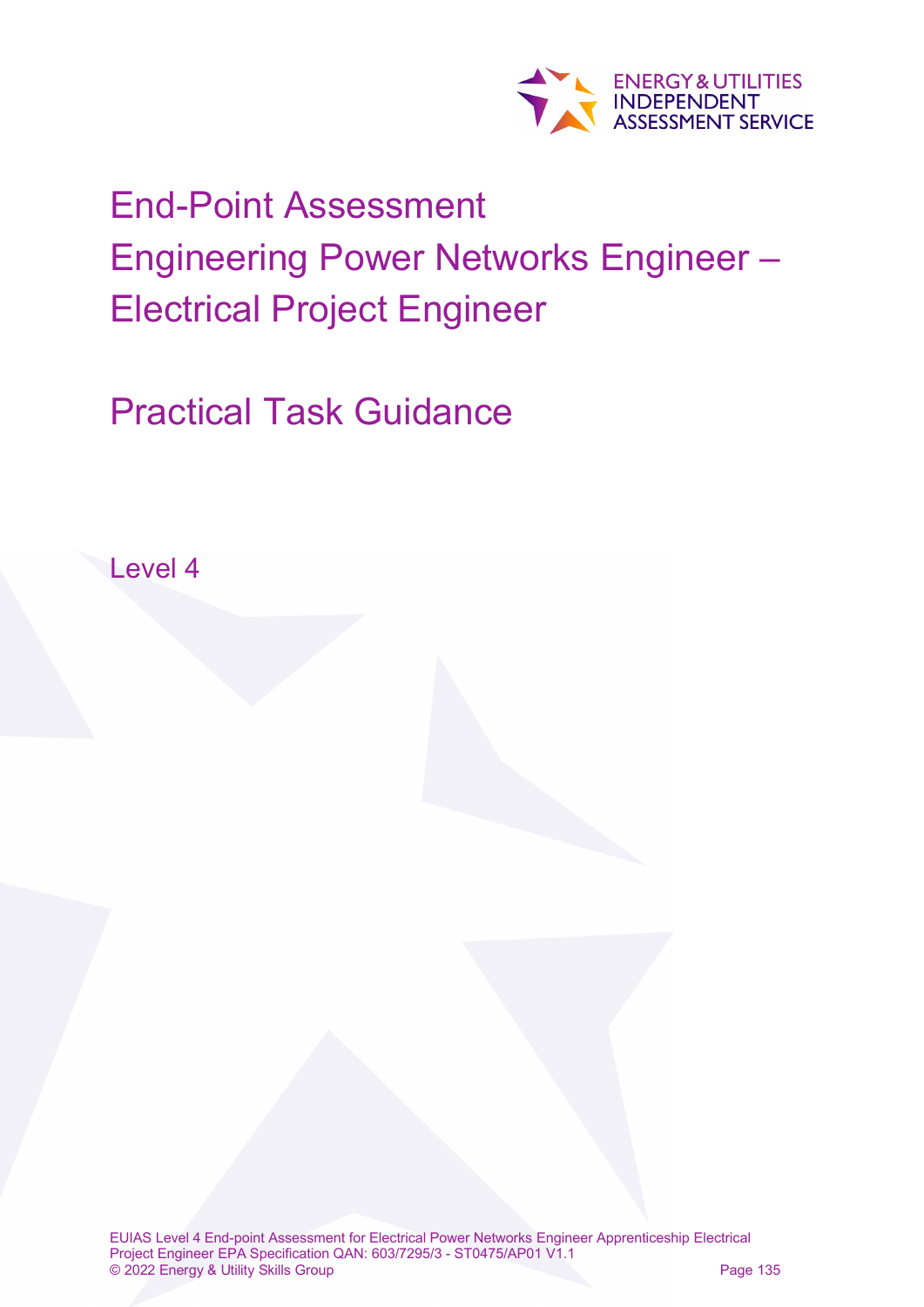

## Practical Task Guidance

This practical task guidance has been developed as part of the Electrical Power Networks Engineer (EPNE) – Electrical Project Engineer Standard. This guidance details the apprentice's required knowledge, skills and behaviours on all the key aspects of the EPNE – Electrical Project Engineer activity.

This end-point assessment should allow the apprentice to demonstrate the competence required to follow work instructions in order to undertaking engineering activities on a 'live' project demonstrating that it will meet safety, time, budget and stakeholder requirements including how project designs have been implemented, any changes made with the rationale for them and produce final construction plans.

The practical task guidance is the minimum core technical standard of these requirements, but this does not preclude employers from enhancing the skills and knowledge of the learner through additional or company specific assessment.

Successful completion of this assessment should provide evidence that the apprentice has the required knowledge, skills and behaviours (KSBs).

#### What does this guidance look like?

To achieve the practical observation the apprentice must demonstrate their achievement of all assessment outcomes. The KSBs will be evidenced through the practical assessment, these being delivered in a realistic work situation on a live electrical network up to 400 kV. Evidence of the apprentice's achievement must be included in their work log.

#### What does the assessment include?

Electrical Power Networks Engineer – Electrical Project Engineer apprentices will be expected to:

- undertake engineering activities on a 'live' project demonstrating that it will meet safety, time, budget and stakeholder requirements including how project designs have been implemented, any changes made with the rationale for them and produce final construction plans.
- work in a realistic work situation on a live electrical network up to 400 kV
- work safely at all times
- **CTK6** know and interpret the company business planning and resource control measures
- **CTK9** know and interpret the company business planning and resource control measures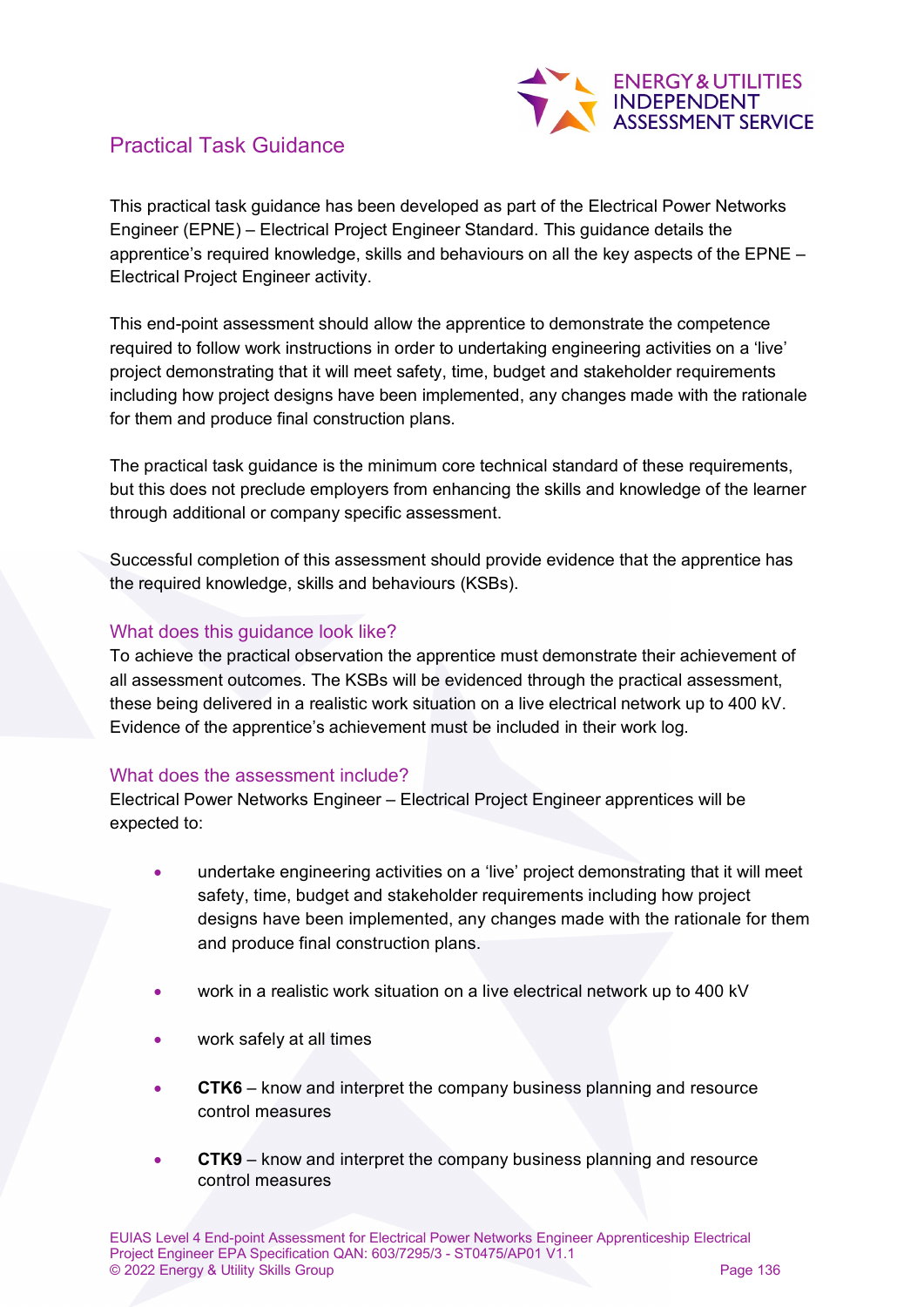

- **CS1** comply with company and Industry health, safety and environmental standards, regulations, company operating procedures and working practices
- **CS2** ensure that all safety considerations are incorporated and evident in all working practices
- **CS4** produce timely communications providing information to stakeholders both in writing and verbally in relation to their role activities
- **CS8** use company IT systems to provide accurate and reliable data to support business decisions
- **CS11** uses company risk tools and techniques to evaluate and predict the reliability of engineering systems and equipment
- **CB1** Health, Safety & Environment follows health, safety and environmental policies and procedures and is prepared to challenge unsafe behaviour using appropriate techniques to ensure the protection of people and property when working alone and/or with teams. Demonstrates high concentration and the desire to reduce risks through regular monitoring and checking information
- **CB3** Interpersonal skills works well with people from different disciplines, backgrounds and expertise. Takes others' needs and concerns into account and supports them to accomplish an activity safely and on time
- **CB5** Risk awareness has the embedded desire to reduce risks through systematic monitoring and checking of information identifying mitigation actions on an on-going basis
- **SS1** Project manage activities to ensure projects are delivered on time, meet stakeholder and budget requirements
- **SS2** Understand and work to project designs and interpret requirements to fit the specific environment the project is being constructed in
- **SS3** Manage stakeholder relations and produce final construction plans
- **SS5** Be Authorised to work on the electricity network in-line with company/asset owner requirements
- **SS6** Issue, review and communicate to all site personnel the agreed safe systems of works associated with the activities being carried out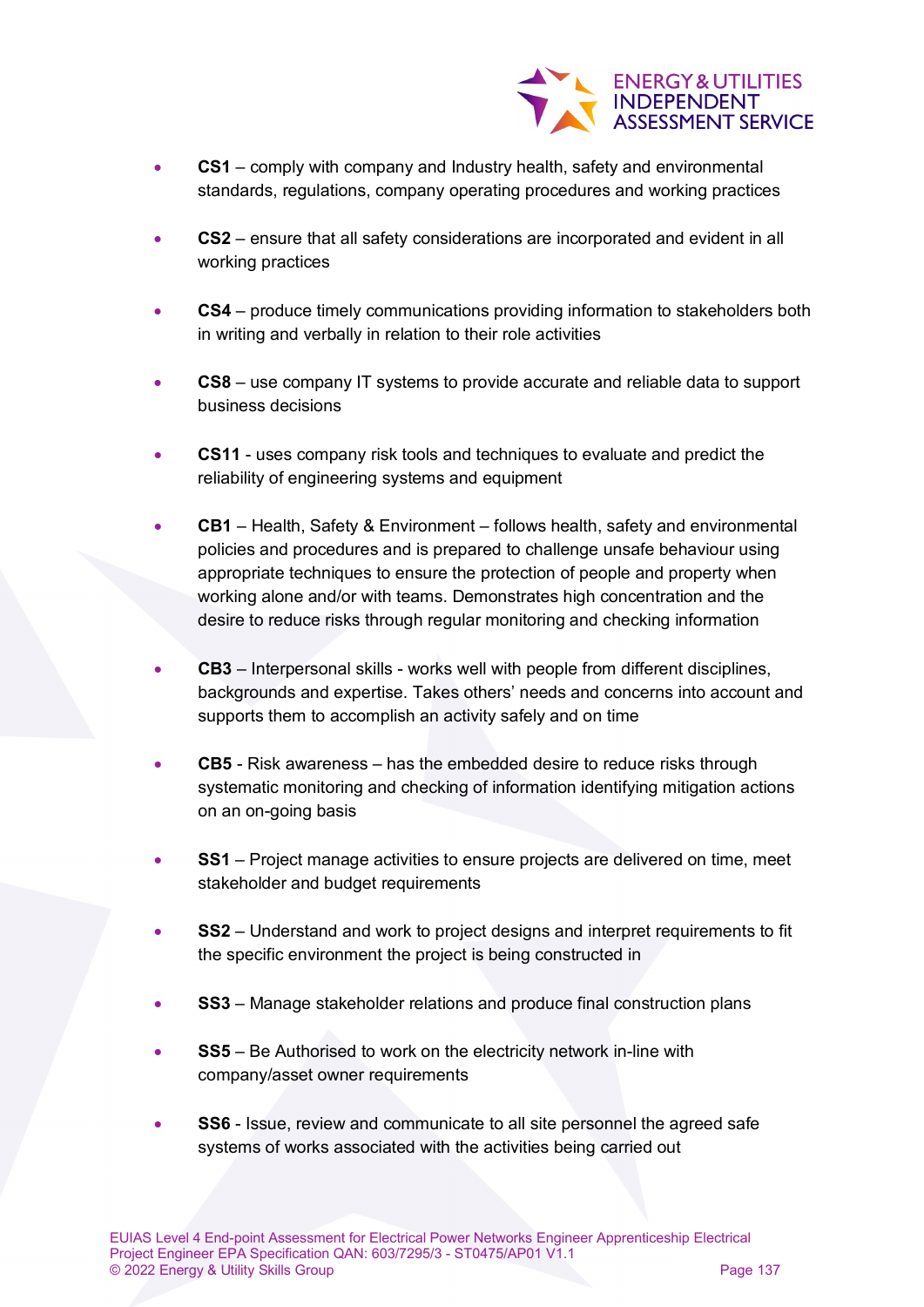

**SS7** - Ensure the completion of final hand back documentation to the agreed specifications and timescales

## Realistic Working Situation (RWS) Centre Requirements

Centres are responsible for ensuring that the RWS assessment is suitably controlled to ensure that assessment decisions are valid and reliable, and that work submitted for assessment by the apprentice is prepared and produced by them independently, without assistance from others, and free of plagiarism.

The practical task must be designed following the guidance and requirements given in this document. The employer technical expert checklist must be adhered to and cannot be altered without prior written consent from the EUIAS.

The necessary operational procedures should be made available to the apprentice throughout the assessment process.

### Practical Assessment Centre Requirements

The assessment requirements are in the following areas:

An employer technical expert who is independent of the apprentice and approved by the EUIAS must assess the practical task. Please refer to Section 5.2 of this Specification for further details.

The assessment area must be designed to allow the apprentice to demonstrate the knowledge, skills and behaviours as prescribed in Section 5.2 of this Specification. Evidence for the practical aspects should be observed in a realistic work situation conducting network operations on a live electrical network up to 400 kV. Due to the technical nature and hazards involved in the operation of a 'live' network, it is permissible that a realistic work environment may be used, providing it can realistically require the apprentice to conduct the operations, duties and responsibilities of a 'Electrical Project Person' as closely as possible to the real life experience. The use of a simulated environment will be agreed with the EUIAS beforehand.

The assessment area must allow or be designed to provide the apprentice to conduct network operations on a network desk, in planned and unplanned situations demonstrating the control of network outages and their implications, identifying risks and how they have been minimised.

Centres may create workbooks that will allow the apprentice to demonstrate their underpinning knowledge, skills and behaviours, see Section 2 'Mapping the Standard' of this Specification.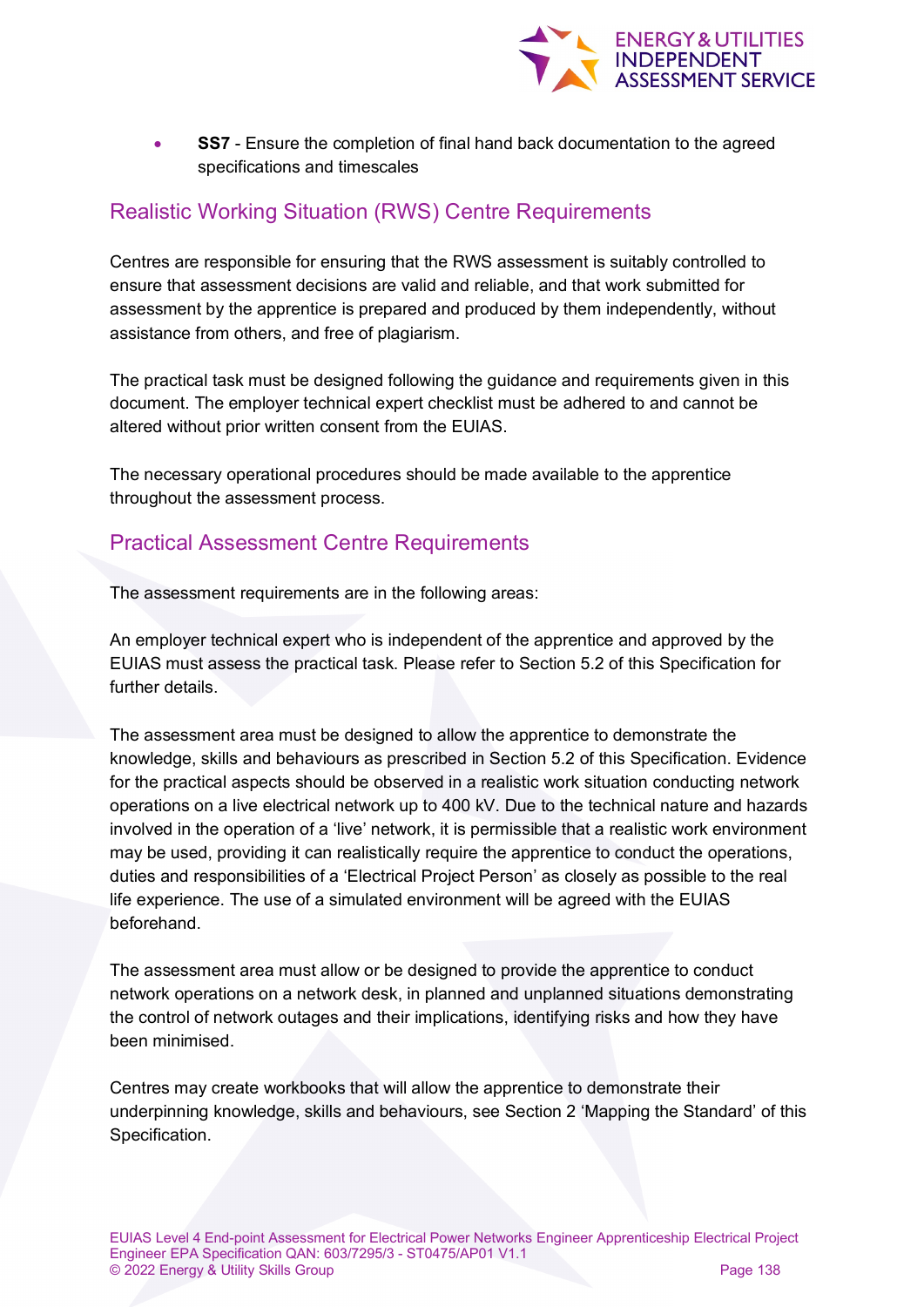

The office equipment used for this assessment **must** be for assessment purposes only and the apprentice must not have had prior access to this.

## Apprentice Requirements

The practical observation must in all cases assess each apprentice synoptically against the core knowledge, skills and behaviours shown below, as detailed in Annex A of the Assessment Plan and in Section 5.2 of this Specification:

#### Core technical knowledge

- CTK9 Interpret the Company business planning and resource control measures
- CTK6 Know and interpret company requirements with regard to project management tools, techniques and processes

#### Core Skills

- CS1 Comply with company and Industry health, safety and environmental standards, regulations, company operating procedures and working practices
- CS2 Ensure that all safety considerations are incorporated and evident in all working practices
- CS4 produce timely communications providing information to stakeholders both in writing and verbally in relation to their role activities
- CS8 use company IT systems to provide accurate and reliable data to support business decisions
- CS11 uses company risk tools and techniques to evaluate and predict the reliability of engineering systems and equipment

#### Core behaviours

- **CB1** Health, Safety & Environment follows health, safety and environmental policies and procedures and is prepared to challenge unsafe behaviour using appropriate techniques to ensure the protection of people and property when working alone and/or with teams. Demonstrates high concentration and the desire to reduce risks through regular monitoring and checking information
- **CB3** Interpersonal skills works well with people from different disciplines, backgrounds and expertise. Takes others' needs and concerns into account and supports them to accomplish an activity safely and on time
- **CB5** Risk awareness has the embedded desire to reduce risks through systematic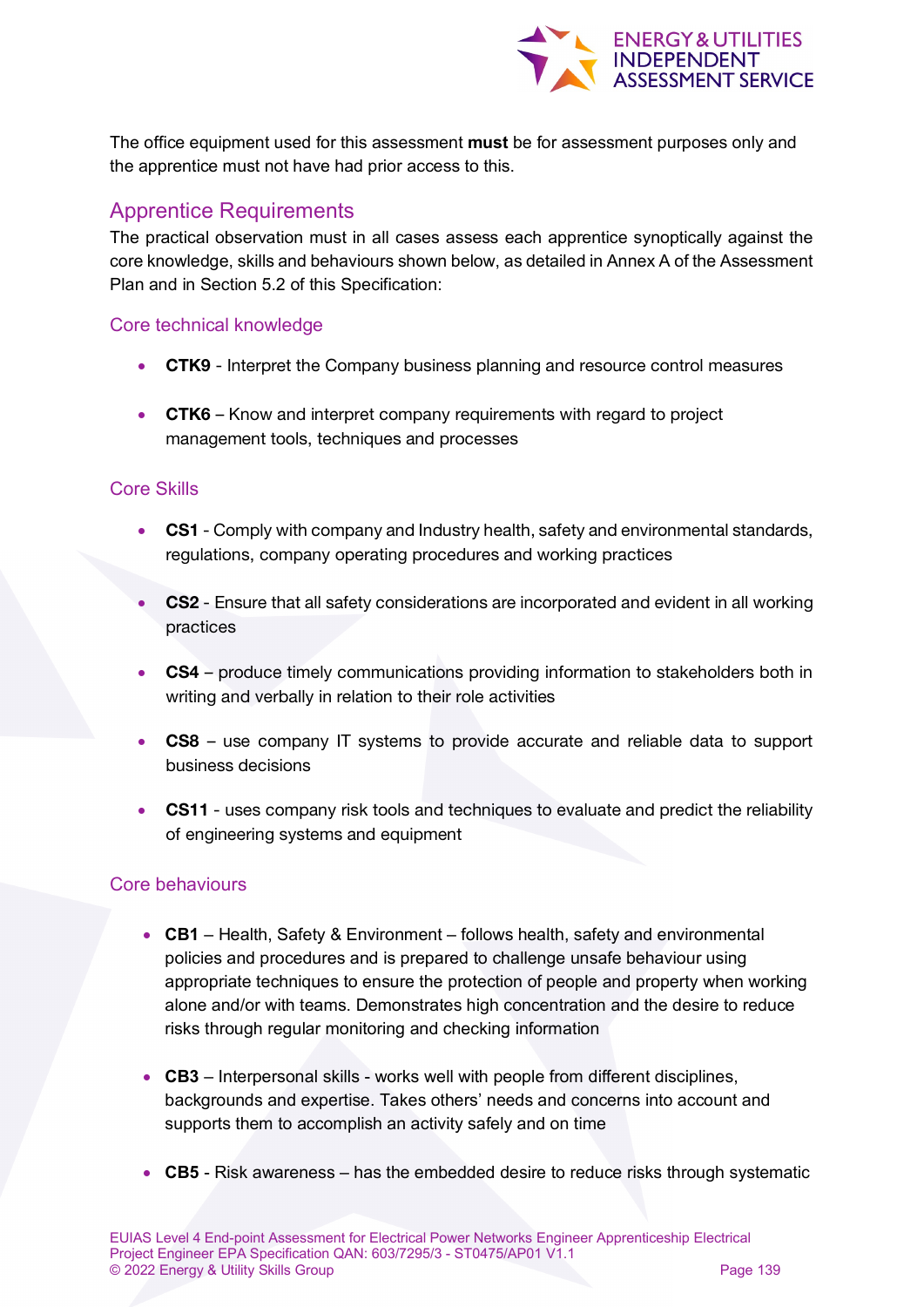

monitoring and checking of information identifying mitigation actions on an on-going basis

In addition, for the role of the Electrical Project Engineer, each apprentice must also be assessed on **EACH** of the specific skill requirements shown below, as detailed in Annex A of the Assessment Plan and in Section 5.2 of this Specification.

- **SS1** Project manage activities to ensure projects are delivered on time, meet stakeholder and budget requirements
- **SS2**  Understand and work to project designs and interpret requirements to fit the specific environment the project is being constructed in
- **SS3** Manage stakeholder relations and produce final construction plans
- **SS5** Be Authorised to work on the electricity network in-line with company/asset owner requirements
- **SS6** Issue, review and communicate to all site personnel the agreed safe systems of works associated with the activities being carried out. PO ensure
- **SS7** ensure the completion of final hand back documentation to the agreed specifications and timescales

# Technical Expert Requirements

Apprentices carrying out the practical tasks will be observed by an EUIAS approved technical expert.

The employer technical expert will question the apprentice as they are carrying out the practical task, but the employer technical expert **must** remain unobstructive whilst the apprentice is carrying out tasks. Questions asked should be included in the feedback section of each assessment document and may cover the following areas:

- Practical experience and knowledge gained through work experience
- Technical questioning related to aspects of undertaking engineering activities on a 'live' project demonstrating that it will meet safety, time, budget and stakeholder requirements including how project designs have been implemented, any changes made with the rationale for them and produce final construction plans
- A variety of "what if" scenarios to determine problem solving skills
- Comprehension of basic operations or electrical principles related to plant and equipment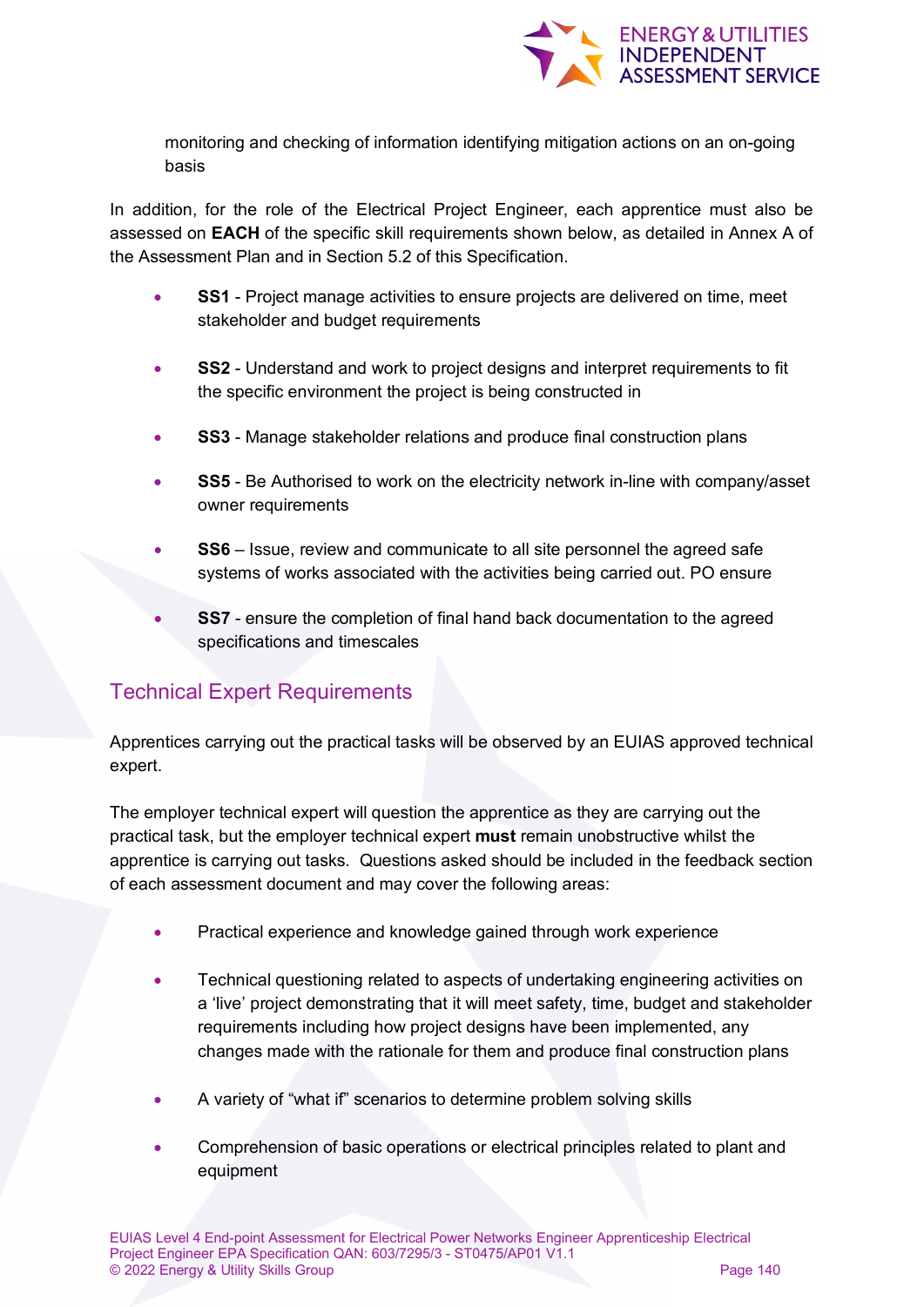

- Ability of apprentice to elaborate in their field of expertise
- General attitude and enthusiasm of the apprentice

Apprentices should be able to demonstrate a depth of understanding of the practical principles of the systems they are working on.

#### Permissible allowances and reasons for immediate failure

- Apprentice fails to provide evidence to meet knowledge, skill and behaviour requirements as detailed in the Standard, Annex A and in Section 5.2 of this specification
- Apprentices should ensure that the tasks are completed safely. It is permissible not to have identified all tools and safety equipment prior to the task starting but the additional requirements must be identified and acted upon appropriately as the task progresses
- Apprentices may not be able to return the equipment to service or check its operation at the end of the task due to other issues identified during the course of the work. If this occurs an assessment of the apprentice's competence in those areas can be made via technical questioning and professional discussion
- Apprentices must select and wear the correct PPE for the task
- Apprentices must follow safe control measures as set out in the risk assessment
- Apprentices must not put themselves or anyone else at danger
- Where an apprentice fails a component of the practical task this will not necessarily invalidate any other practical task or assessment components successfully completed